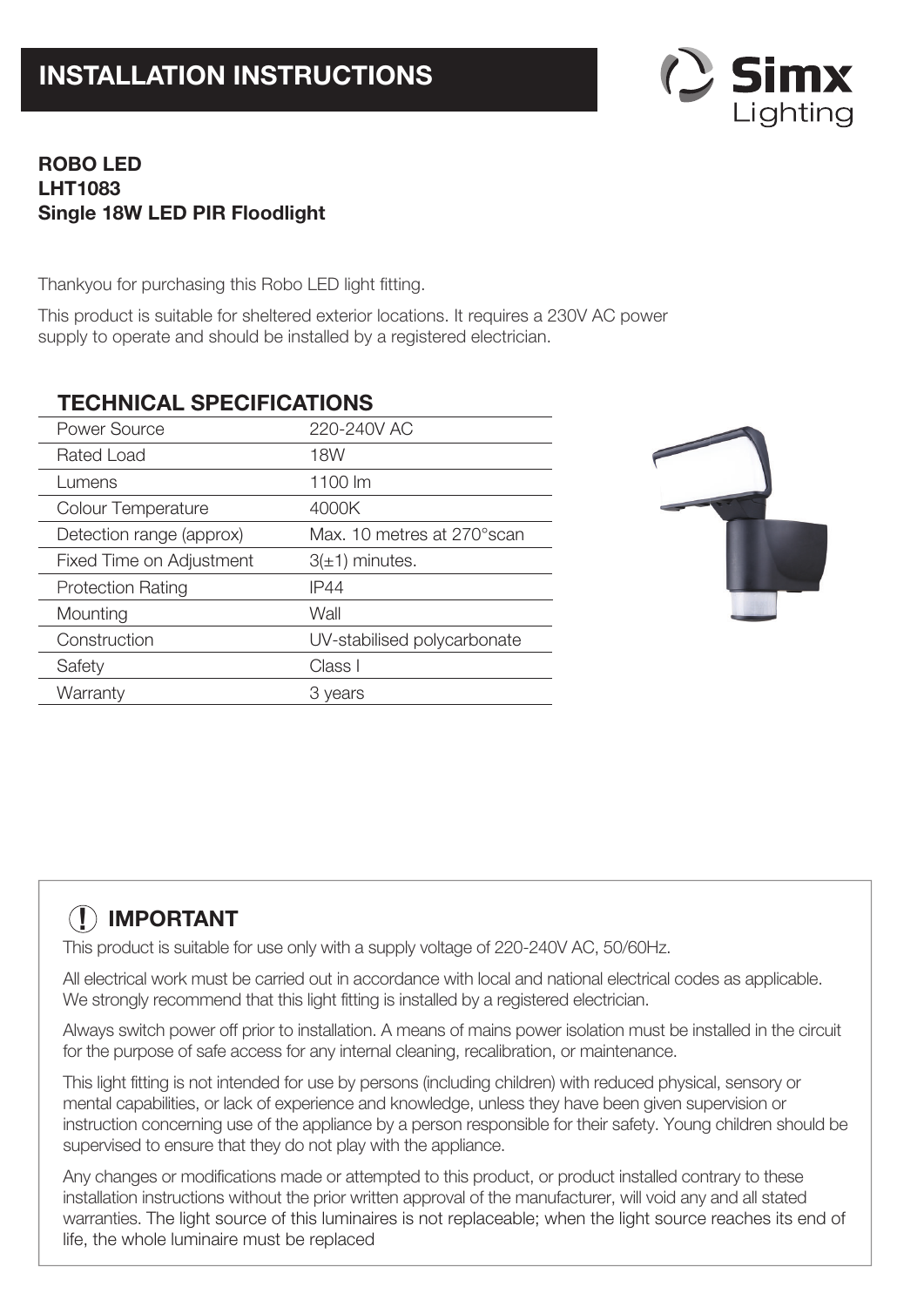#### **INTRODUCTION**

The Robo LED Light incorporates a PIR (passive infrared) sensing device which continuously scans a preset detection zone and immediately switches the light on when it detects movement in that area.

This floodlight can be set to then follow the movement of the subject in the detection zone automatically. While there is movement within range of the unit the light will remain on.

This light fitting is rated to IP44 making it suitable for sheltered exterior locations, please ensure the desired location does not exceed this rating.

#### **BEFORE YOU START**

#### **Please read all the instructions prior to installation.**

The Robo LED should be wired to its own light switch. Do not interconnect with other lamp types on the same switch.

An earth connection must be used for electrical safety.

To achieve best results, please consider the following points:

Robo LED is best mounted 1.8 to 2.5 metres above the ground.

To avoid damage to unit, do not aim the sensor towards the sun.

To avoid nuisance triggering, the sensor should be directed away from heat sources such as barbecues, Air-conditioners, other outside lighting, moving cars, flue vents and areas of strong electromagnetic disturbance. Do not aim towards reflective surfaces such as smooth white walls or swimming pools. Nuisance triggering may also occur during inclement weather. The sensor will stabilise again when the weather clears.

The PIR detection specifications may vary slightly depending on the mounting height and location. The detection range of the unit may also alter with temperature change. Before selecting a place to install your Robo LED, you should note that movement across the scan area is more effective than movement directly toward or away from the sensor. If movement is made walking directly towards or away from the sensor and not across, the apparent detection range will be substantially reduced.

#### **IMPORTANT**

Do not attempt to aim the floodlight head manually when in motorised function. Manually aiming whilst under power may cause irreparable damage, and may void any warranties.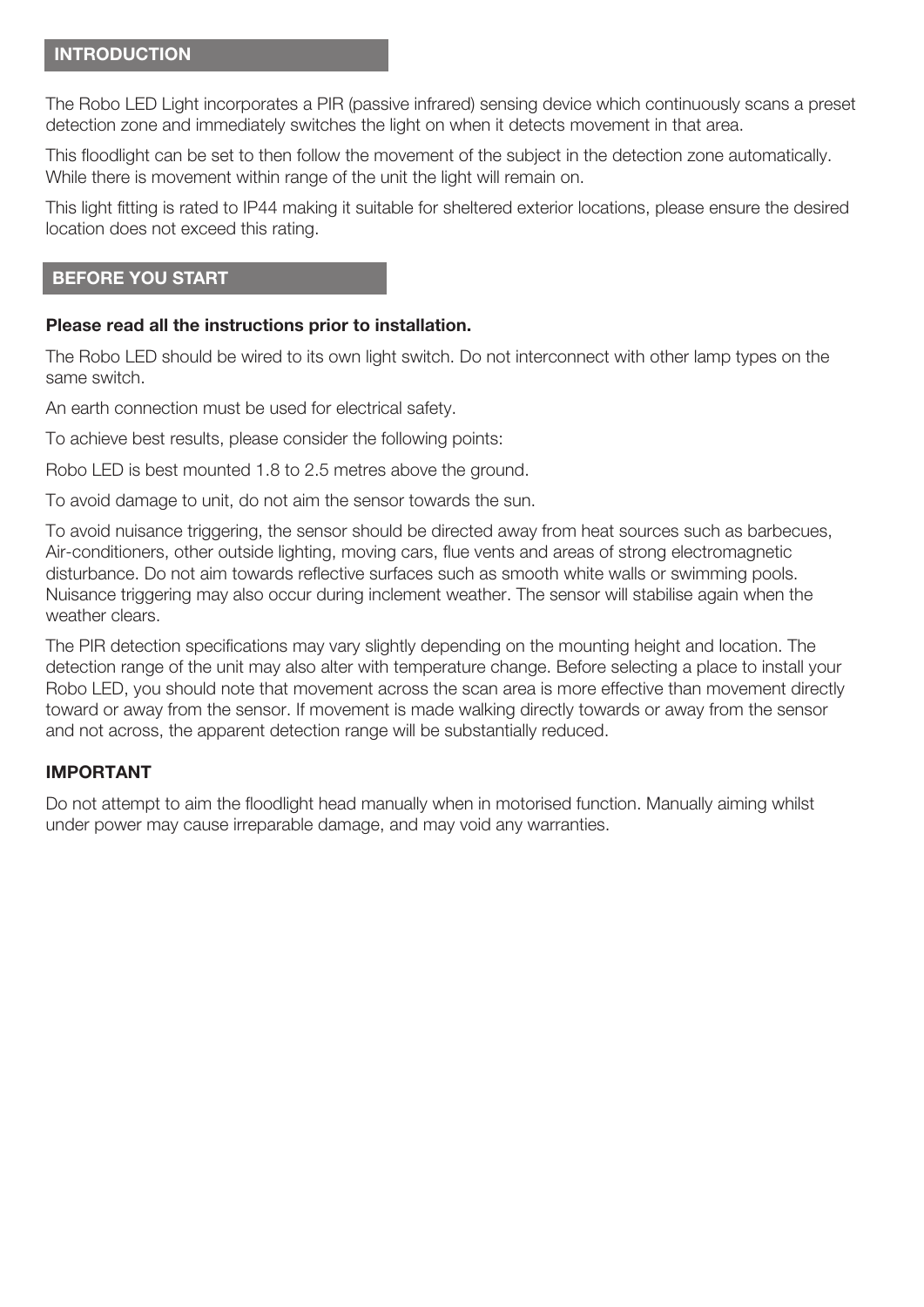#### **We strongly recommend this light fitting is installed by a registered electrician**

Switch off the power supply before commencing any electrical work.

Unscrew the fixing screw at base, press top button down to release and remove the rear cover. Remove the cable anchorage.

Use the rear cover to mark the position of screw holes onto mounting surface.

Drill the wall to depth of about 6cm and fit the wall plugs (supplied). Care should be taken to avoid drilling or screwing into concealed electrical wiring/plumbing.

Push the round cable through the cable gland. Affix the rear cover to the mounting surface with mounting wall screws (supplied). Connect the power cables to the terminal block securely (Fig 1).

Refit the cable anchorage and align the power supply pins. Re-attach and securely screw the light to the rear cover while ensuring cables are not pinched when closing the unit.

Reconnect mains power. Test circuit and walk test.



## **OPERATION SETUP**

Control button is located on the rear of the PIR housing.

This light has 4 modes signified by the number of flashes with each press of the control button

| <b>FLASHES</b> | <b>MODE</b>                                                                                          |
|----------------|------------------------------------------------------------------------------------------------------|
|                | Light will only be triggered at night and will follow the movement of the subject triggering it.     |
| 2              | Light will be triggered day and night and will follow the movement of the subject triggering it.     |
| 3              | Light will only be triggered at night and will not follow the movement of the subject triggering it. |
| 4              | Light will be triggered day and night and will not follow the movement of the subject triggering it. |